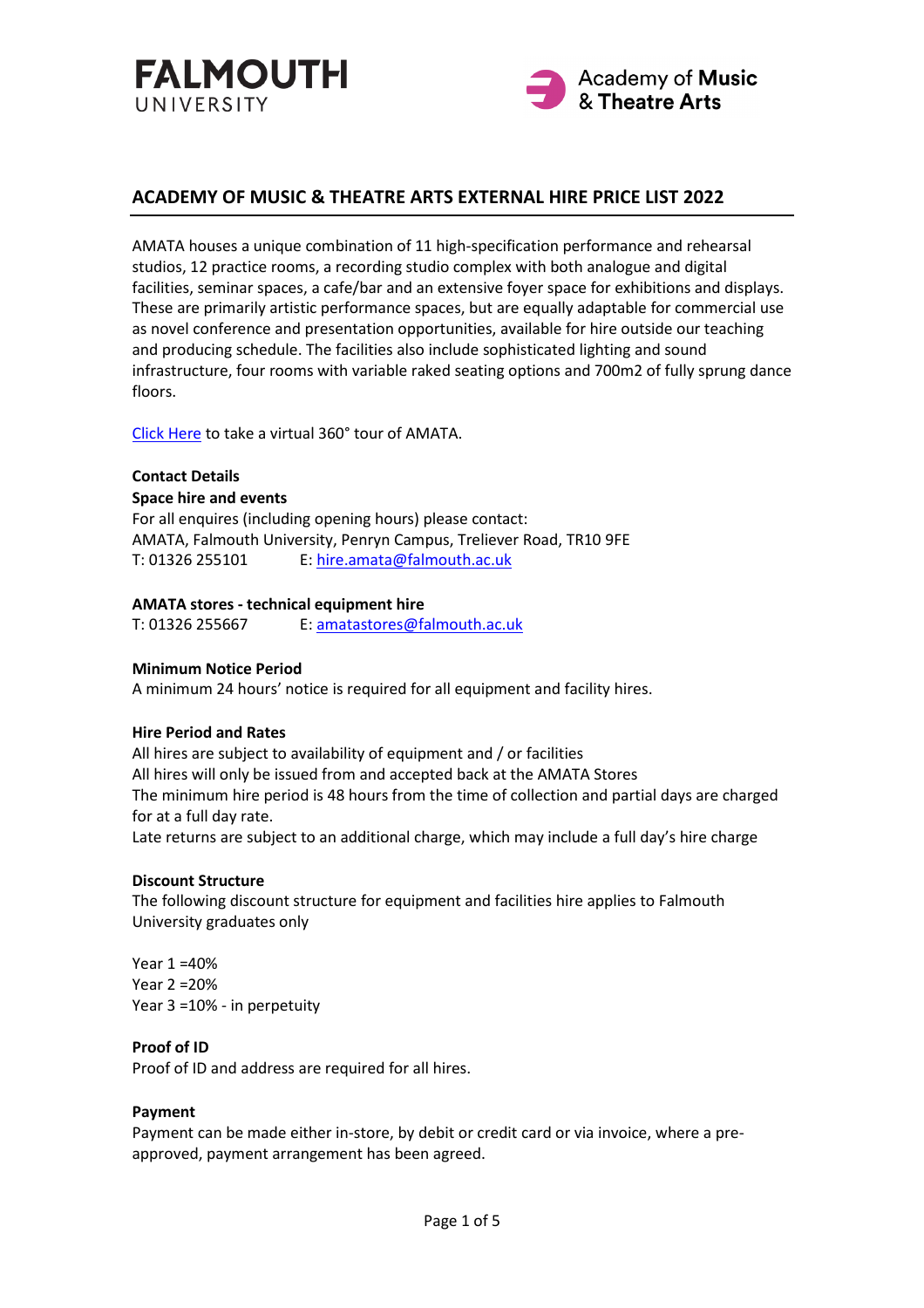# **Car Parking**

If you are visiting the Academy of Music & Theatre Arts, please see car parking policy 2021/22[:https://fxplus.ac.uk/wp-content/uploads/2021/08/2021-2022-Car-Parking-Policy](https://fxplus.ac.uk/wp-content/uploads/2021/08/2021-2022-Car-Parking-Policy-final.docx)[final.docx](https://fxplus.ac.uk/wp-content/uploads/2021/08/2021-2022-Car-Parking-Policy-final.docx)

# **Equipment Hire Prices 2022**

|                              | <b>Prices</b> |                           | <b>Prices</b> |  |  |
|------------------------------|---------------|---------------------------|---------------|--|--|
| <b>Mixing Consoles</b>       | excluding VAT | <b>Microphones</b>        | excluding VAT |  |  |
| A & H - Qu Pac               | £40.00        | Shure SM57                | £5.00         |  |  |
| A & H - Qu 16                | £40.00        | Shure SM58                | £5.00         |  |  |
| A & H - ZedI 10 FX           | £15.00        | Shure Beta 56a x 2        | £5.00         |  |  |
|                              |               | Shure Beta 91A            | £5.00         |  |  |
| Mix Wizard                   | £15.00        | Boundary                  |               |  |  |
| <b>Speakers</b>              |               | Sennheiser e835           | £5.00         |  |  |
|                              |               | Drum Mic Set - 3          | £30.00        |  |  |
| EV 12" Active                | £30.00        | <b>Different Types</b>    |               |  |  |
| EV 15" Active                | £35.00        | <b>RF Equipment</b>       |               |  |  |
|                              |               | Sennheiser<br>ew312       | £25.00        |  |  |
| EV 18" Active Subwoofer      | £35.00        | lapel                     |               |  |  |
| <b>Speaker Accessories</b>   |               | Sennheiser ew335          | £30.00        |  |  |
| Sub to Speaker Pole          | £1.30         | IEM 2050 & 2 Packs        | £70.00        |  |  |
| Speaker Stand                | £2.25         | Antenna Distribution      | £30.00        |  |  |
| <b>Mains Extension Leads</b> |               | <b>Backline - Amps</b>    |               |  |  |
| 4 way - 13a - PVC - 10 M     | £1.75         | <b>Fender Rumble</b>      | £17.50        |  |  |
| 4 way - 13a - PVC - 5 M      | £1.50         | Orange CR60               | £17.50        |  |  |
| 4 way - 13a - PVC - 3 M      | £1.25         | TC Electronic BG250       | £17.50        |  |  |
| Staging - legs @ 25mm or     |               | VOX Valvetronic VT40+     | £17.50        |  |  |
| <b>50mm</b>                  |               |                           |               |  |  |
| Litedeck - 8 ft by 4 ft      | £15.00        | Fender Champion 100       | £17.50        |  |  |
| Litedeck - 8 ft by 2 ft      | £15.00        | D.I Boxes                 |               |  |  |
| Litedeck - 4 ft by 4 ft      | £8.00         | Mono D.I                  | £5.00         |  |  |
| Litedeck - 4 ft by 2 ft      | £7.50         | Stereo D.I                | £6.00         |  |  |
| Litedeck Handrail - 4 ft     | £6.00         | <b>BSS - Mono DI</b>      | £5.00         |  |  |
| Litedeck Handrail - 8 ft     | £8.00         | <b>Microphone Stands</b>  |               |  |  |
| LX // AV // Effects          |               | Lectern Mic & Stand       | £1.50         |  |  |
| NoMad - Lighting             | £30.00        | Drum Mic Stand            | £2.25         |  |  |
| LX Keys                      | £25.00        | K & M Short - Boom        | £2.50         |  |  |
| Studio Cob FC                | £25.00        | K & M Tall - Boom         | £3.00         |  |  |
| Chauvet Core Par 80          | £20.00        | K & M Short - Straight    | £3.00         |  |  |
| BenQ - Short Throw           | £20.00        | <b>XLR Leads</b>          |               |  |  |
| Epson - EB - X39 Proj        | £25.00        | 10 Metre                  | £3.00         |  |  |
| Optoma HD DLP Proj           | £20.00        | 5 Metre                   | £2.00         |  |  |
| Look Unique 2.1 Hzer         | £30.00        | <b>Practice Room Kits</b> |               |  |  |
|                              |               | Practice Room Drum        | £5.00         |  |  |
| Martin Magnum Hzer           | £20.00        | Kit Hardware Pack         |               |  |  |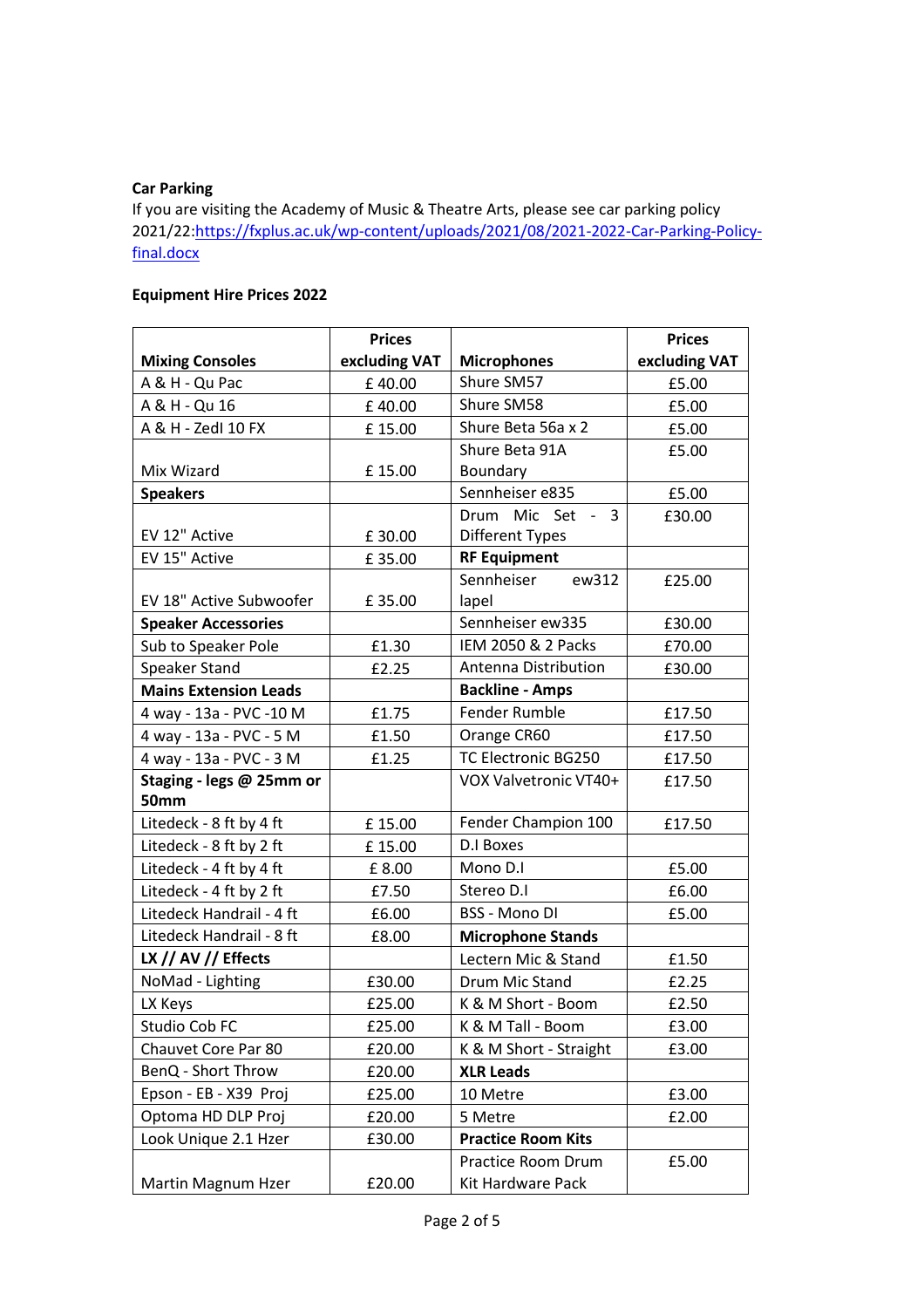|                  |        | (Meinl cymbals, kick<br>pedal, felt and clutch<br>pack) |        |
|------------------|--------|---------------------------------------------------------|--------|
|                  |        | <b>Practice Room</b>                                    | £15.00 |
|                  |        | Microphone Pack (2 x                                    |        |
|                  |        | SM58, 2 x 5-6m XLR, 2                                   |        |
| Magnum 1800 Smke | £20.00 | x TS 5m cable)                                          |        |

## **Room Hire Charges 2022**

Full cost hire charges applicable to external business user using spaces with associated facilities.

Concessionary rates are applicable to hirers who are registered charities, not for profit organisations, Arts Council England National Portfolio Organisations and similar types of businesses. Please enquire within to confirm if you are eligible for concessionary rates.

|                        |                | <b>Full Cost Hire Charges</b> |             |        | <b>Concession Rate</b> |        |               |  |
|------------------------|----------------|-------------------------------|-------------|--------|------------------------|--------|---------------|--|
|                        |                | Cost £ (+VAT)                 |             |        | Cost £ (+VAT)          |        |               |  |
| <b>AMATA</b>           | Capacity       | Full                          | <b>Half</b> | Hourly | Full                   | Half   | <b>Hourly</b> |  |
|                        |                | Day                           | Day         |        | Day                    | Day    |               |  |
|                        |                | $(7hrs+)$                     | (4hrs)      |        | $(7hrs+)$              | (4hrs) |               |  |
| <b>Practice Room C</b> | $\overline{2}$ | 40.00                         | 20.00       | 10.00  | 20.00                  | 10.00  | 2.50          |  |
| <b>Practice Room</b>   | $\overline{2}$ | 40.00                         | 20.00       | 10.00  | 20.00                  | 10.00  | 2.50          |  |
| D                      |                |                               |             |        |                        |        |               |  |
| <b>Practice Room E</b> | $\overline{2}$ | 40.00                         | 20.00       | 10.00  | 20.00                  | 10.00  | 2.50          |  |
| <b>Practice Room F</b> | $\overline{2}$ | 40.00                         | 20.00       | 10.00  | 20.00                  | 10.00  | 2.50          |  |
| <b>Practice Room</b>   | $\overline{2}$ | 40.00                         | 20.00       | 10.00  | 20.00                  | 10.00  | 2.50          |  |
| G                      |                |                               |             |        |                        |        |               |  |
| <b>Practice Room</b>   | $\overline{2}$ | 40.00                         | 20.00       | 10.00  | 20.00                  | 10.00  | 2.50          |  |
| н                      |                |                               |             |        |                        |        |               |  |
| <b>Studio A</b>        | 200 seated,    | 600.00                        | 300.00      | 100.00 | 300.00                 | 150.00 | 50.00         |  |
|                        | 300            |                               |             |        |                        |        |               |  |
|                        | standing       |                               |             |        |                        |        |               |  |
| <b>Studio B</b>        | 164            | 600.00                        | 300.00      | 100.00 | 300.00                 | 150.00 | 50.00         |  |
| (harlequin floor)      |                |                               |             |        |                        |        |               |  |
| <b>Studio C</b>        | 150            | 600.00                        | 300.00      | 100.00 | 150.00                 | 75.00  | 25.00         |  |
| (harlequin floor)      | standing       |                               |             |        |                        |        |               |  |
|                        | only           |                               |             |        |                        |        |               |  |
| <b>Production</b>      |                | 90.00                         | 45.00       | 15.00  | 30.00                  | 15.00  | 5.00          |  |
| <b>Space</b>           |                |                               |             |        |                        |        |               |  |
| <b>Studio E</b>        | 60 loose       | 150.00                        | 100.00      | 25.00  | 90.00                  | 45.00  | 15.00         |  |
|                        | seating        |                               |             |        |                        |        |               |  |
| <b>Studio F</b>        | 60 loose       | 150.00                        | 100.00      | 25.00  | 90.00                  | 45.00  | 15.00         |  |
|                        | seating        |                               |             |        |                        |        |               |  |
| <b>Studio G</b>        | 60 loose       | 150.00                        | 100.00      | 25.00  | 90.00                  | 45.00  | 15.00         |  |
|                        | seating        |                               |             |        |                        |        |               |  |